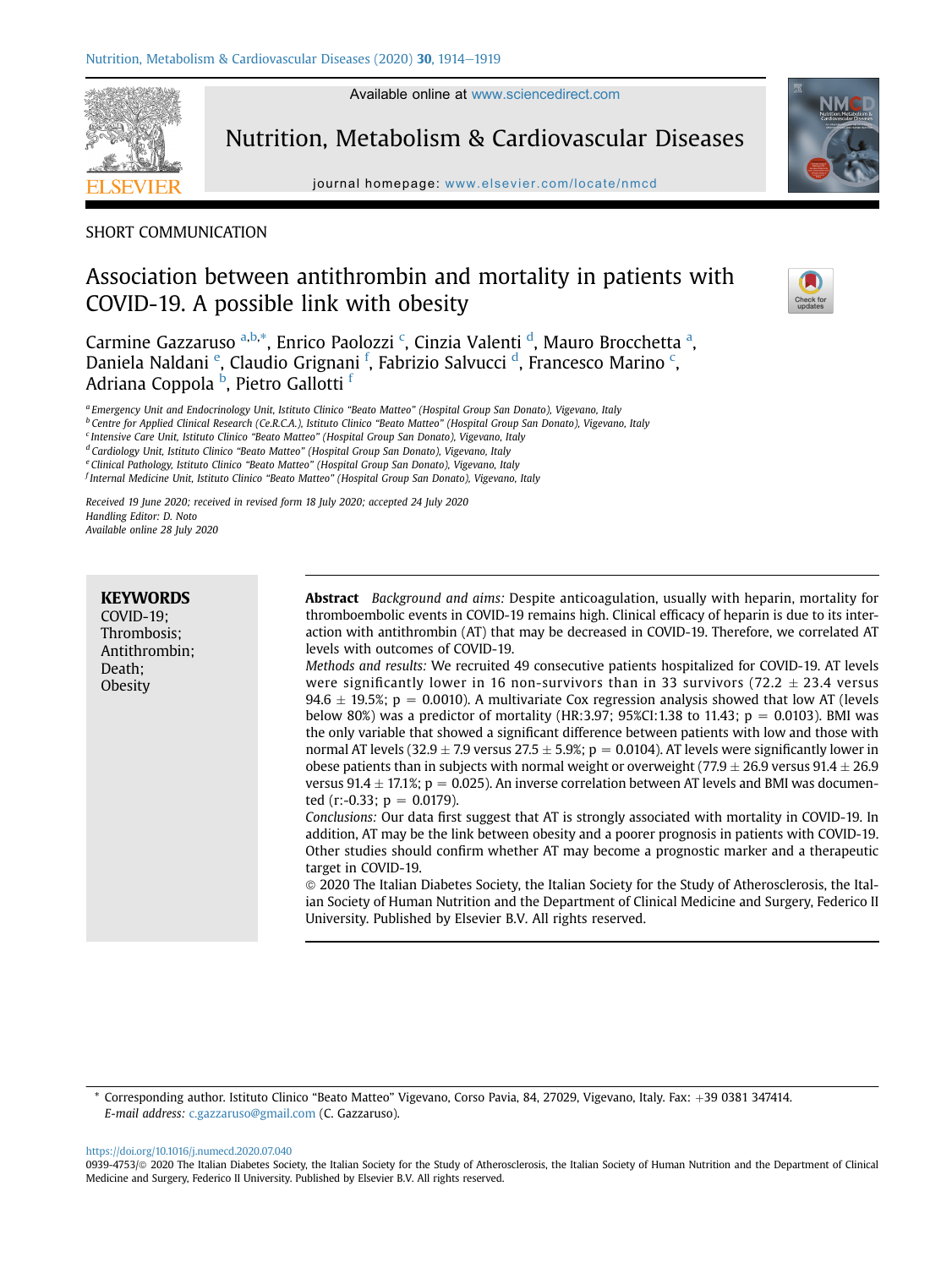#### Introduction

Coronavirus Disease 2019 (COVID-19) is characterized by an elevated risk for thromboembolic events that can lead to death [\[1\]](#page-4-0). This risk is attributed to a procoagulant state due to hyperinflammation  $[1,2]$  $[1,2]$  $[1,2]$ . So prophylactic doses of heparin are recommended in all the hospitalized patients and a therapeutic anticoagulation, mainly with heparin, is used when thromboembolic events occur [\[1,](#page-4-0)[2](#page-4-1)]. However, despite anticoagulation, mortality in COVID-19 remains high  $[1-4]$  $[1-4]$  $[1-4]$ . The clinical efficacy of heparin is mainly due to its interaction with antithrombin (AT), a powerful natural anticoagulant [\[5](#page-4-2)]. Hyperinflammation can markedly decrease AT levels and can reduce its physiological actions [[5](#page-4-2)]. This suggests that anticoagulation may be ineffective in patients with low AT levels (heparin resistance) [[5](#page-4-2)]. Nevertheless, whether COVID-19 affects AT levels and whether there is an association between AT and outcomes of COVID-19 remains unclear, considering that specific studies were never carried out. Therefore, we evaluated AT levels in patients hospitalized for COVID-19 and correlated AT levels with the outcomes of COVID-19.

#### **Methods**

We retrospectively enrolled 49 consecutive patients admitted to our hospital for Severe Acute Respiratory Syndrome-Coronavirus 2 (SARS-CoV2) pneumonia. Pneumonia was documented by Chest Computed Tomography and infection was established by Real Time-Polymerase Chain Reaction. On admission, AT was measured with a chromogenic method (HemosIL, Werfen, Barcelona, Spain) together with all the other laboratory tests routinely made in patients hospitalized for COVID-19. All the patients received standard treatment for SARS-CoV2 pneumonia according to the protocol of our hospital: hydroxychloroquine, lopinavir/ritonavir, antibiotics (doxiciclin and ceftriaxone) and a prophylactic dose of enoxaparin. Other tailored treatments, including tocilizumab, therapeutic anticoagulation, steroids and/or AT concentrate, were made on the basis of clinical courses. The study was carried out according to the ethical standards of the institutional research committee and with the 1964 Helsinki declaration.

In this retrospective study of prospectively collected data the primary outcome was death. A combined outcome of death or need for mechanical ventilation in survivors was taken into account.

# Statistical analysis

Univariate analysis was carried out by using Student ttest to find significant differences and the exact Fisher's test for frequency comparisons. To find differences among three groups ANOVA was used. The Pearson's correlation was used to analyze statistical associations. Nonnormally distributed variables were log-transformed before the analysis. Survival curves were estimated by the Kaplan-Meier test and compared by the Mantel logrank test. The effect of the variables with a  $p < 0.1$  at the univariate analysis on the primary outcome and on the combined outcome was tested in a multivariate Cox regression analysis. Variables were dichotomized before the analysis. A  $p < 0.05$  was considered statistically significant.

# Results

[Table 1](#page-1-0) shows that non-survivors had troponin levels significantly higher and AT levels and oxygen saturation (SaO2) significantly lower than survivors. The Kaplan Meier method showed that AT was associated with a higher mortality (log-rank test: 5.5398;  $p = 0.0186$ ) ([Fig. 1](#page-2-0) Panel A). A multivariate analysis with the primary outcome as the dependent variable was exploited. The following variables were tested and dichotomized before

<span id="page-1-0"></span>

|  |  |  |  |  |  |  |  | <b>Table 1</b> Features of the whole study population and of survivors and non-survivors. |
|--|--|--|--|--|--|--|--|-------------------------------------------------------------------------------------------|
|--|--|--|--|--|--|--|--|-------------------------------------------------------------------------------------------|

| variable                                    | Total patients ( $n = 49$ ) | Survivors ( $n = 33$ ) | Non-survivors ( $n = 16$ ) | p-value |
|---------------------------------------------|-----------------------------|------------------------|----------------------------|---------|
| Age (years)                                 | $69.4 \pm 14.8$             | $67.1 \pm 14.5$        | $74.1 \pm 14.9$            | 0.1245  |
| Males $(\%)$                                | 49.0                        | 45.4                   | 56.2                       | 0.5512  |
| History of Diabetes (%)                     | 20.4                        | 12.1                   | 37.5                       | 0.0596  |
| History of Hypertension (%)                 | 34.7                        | 33.3                   | 37.5                       | 0.9989  |
| History of CVD (%)                          | 16.3                        | 12.1                   | 25.0                       | 0.4105  |
| History of Lung Disease (%)                 | 16.3                        | 12.1                   | 25.0                       | 0.4105  |
| BMI                                         | $29.1 \pm 7.0$              | $28.0 \pm 6.4$         | $31.5 \pm 7.8$             | 0.0975  |
| $eGFR$ (ml/min)                             | $70.6 \pm 27.0$             | $70.4 \pm 25.3$        | $70.8 \pm 31.1$            | 0.9667  |
| $CRP$ (mg/L)                                | $122.5 \pm 85.5$            | $116.1 \pm 79.8$       | $135.8 \pm 97.6$           | 0.9245  |
| D-dimer $(ng/ml)$                           | $1848.7 \pm 5949.4$         | $1436.8 \pm 3902.6$    | $2698.2 \pm 8923.6$        | 0.6387  |
| High-sensitivity Troponin (pg/ml)           | $20.1 \pm 25.2$             | $14.1 \pm 17.7$        | $32.4 \pm 33.5$            | 0.0246  |
| AT $(\%)$                                   | $87.3 \pm 23.2$             | $94.6 \pm 19.5$        | $72.2 \pm 23.4$            | 0.0010  |
| Prothrombin time (sec)                      | $13.1 \pm 3.1$              | $12.8 \pm 2.3$         | $13.8 \pm 4.3$             | 0.3035  |
| activated partial-thromboplastin time (sec) | $32.6 \pm 5.4$              | $33.3 \pm 5.5$         | $31.2 \pm 5.2$             | 0.2207  |
| SaO2(%)                                     | $90.5 \pm 5.8$              | $92.6 \pm 4.3$         | $87.6 \pm 7.2$             | 0.0043  |
| Lactate dehydrogenase (U/L)                 | $344.7 \pm 161.4$           | $326.6 \pm 149.3$      | $382.0 \pm 183.3$          | 0.3669  |

AT: antithrombin; SaO2: oxygen saturation; BMI: body mass index. CVD: cardiovascular Disease; CRP: C-reactive Protein.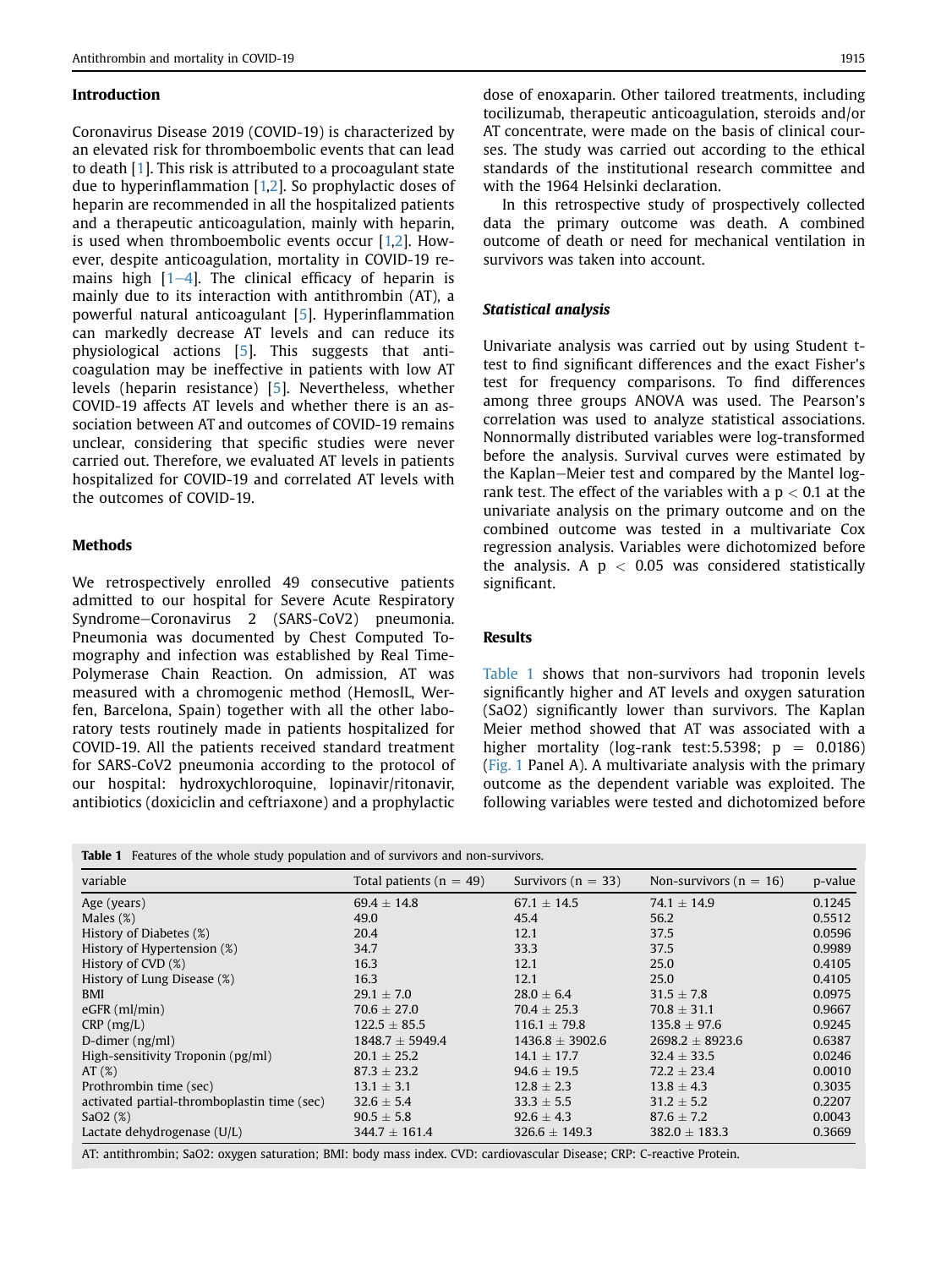<span id="page-2-0"></span>

Figure 1 Kaplan-Meier survival curve according to normal/low antithrombin levels in patients hospitalized for COVID-19 (PANEL A) and Kaplan–Meier curve of the combined outcome of death or the need for mechanical ventilation in survivors according to normal/low antithrombin levels in patients hospitalized for COVID-19 (PANEL B).

the analysis: history of diabetes (yes or not), BMI (<25 or  $\geq$  25), high-sensitivity troponin: (<20 or  $\geq$  20 pg/ml), Oxygen Saturation (Sa02) (<93 or  $\geq$ 93%), AT (<80  $or > 80\%$ ). A multivariate Cox regression analysis showed that low AT (levels below 80%) was a predictor of mortality (HR:3.97; 95%CI:1.38 to 11.43;  $p = 0.0103$ ) together with a history of diabetes (HR:4.40; 95%CI:1.30 to 1.82;  $p = 0.0167$ ) and a normal BMI (HR:0.22; 95%CI: 0.05 to 0.90;  $p = 0.0351$ ). When the combined outcome of death or need for mechanical ventilation in survivors was considered, the difference in AT levels between the patients with the combined outcome ( $n = 24$ ) and survivors who did not require mechanical ventilation ( $n = 25$ ) remained significant (73.7  $\pm$  20.6 versus 100.4  $\pm$  17.5%;  $p < 0.0001$ ). The Kaplan Meier method showed that AT was associated with the combined outcome (log-rank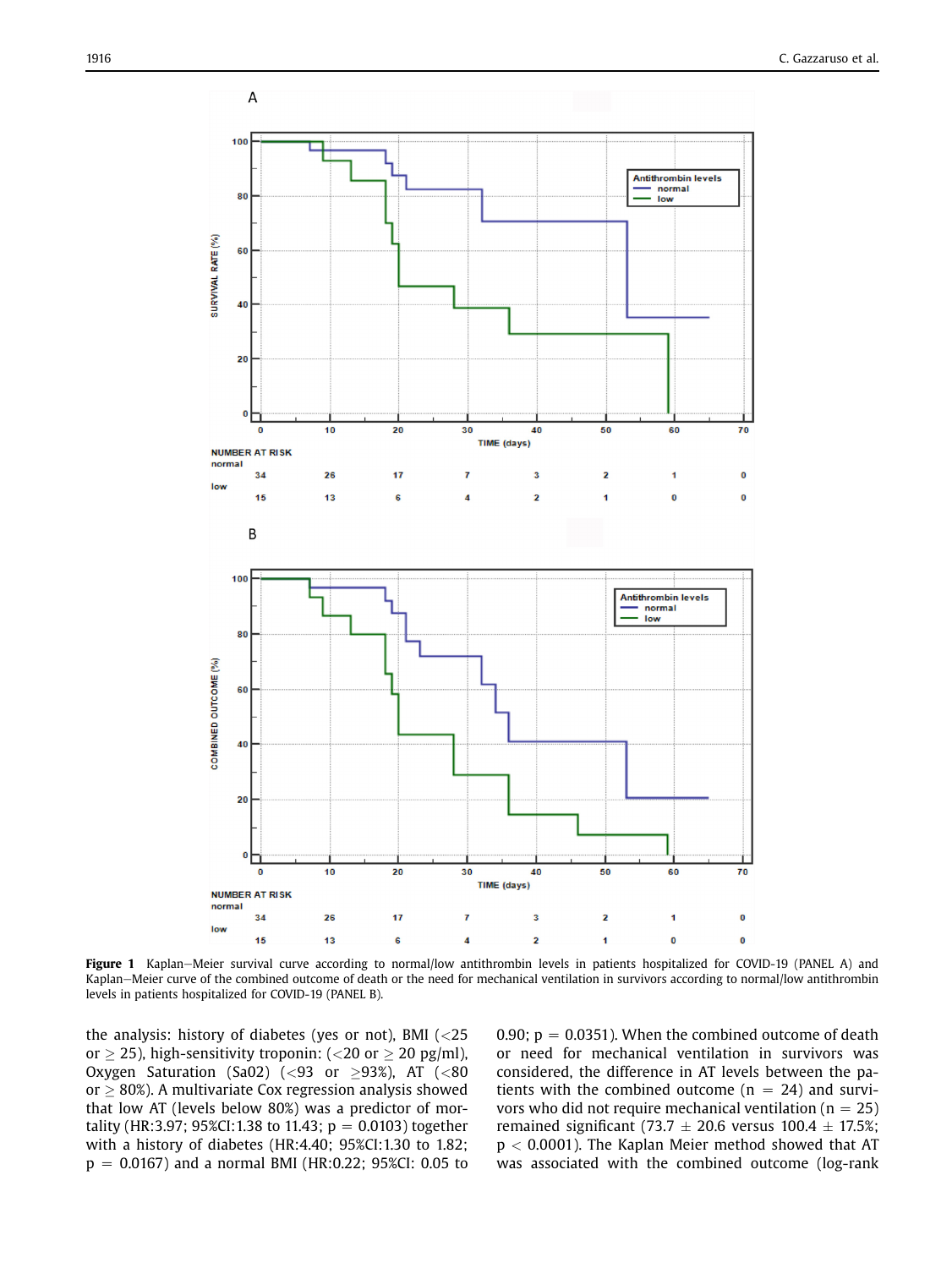test: 5.8272;  $p = 0.0158$ ) [\(Fig. 1](#page-2-0) Panel B). The variables with  $p < 0.1$  at the univariate analysis were history of diabetes, BMI, troponin, ScO2 and AT and therefore were tested in a multivariate analysis. A multivariate Cox regression analysis showed that low AT was the only predictor of the combined outcome (HR: 2.56; 95%CI:1.13 to 5.81;  $p = 0.0238$ ). [Table 2](#page-3-0) reports the patients stratified by normal/low AT levels; as shown, the two groups did not significantly differ in any variable except for BMI that was significantly higher in patients with reduced AT levels. When the patients were divided into three subgroups according to the presence of normal weight (BMI<25; n = 11), overweight (BMI 25-29.9; n = 23) and obesity (BMI $>$ 30; n = 15), AT levels were significantly lower in obese patients (77.9  $\pm$  26.9%) than in subjects with normal weight (91.4  $\pm$  26.9%) and overweight (91.4  $\pm$  17.1%): ANOVA p = 0.025. An inverse correlation between AT levels and BMI was documented in the whole population (r:-0.33;  $p = 0.0179$ ). Mortality and the percentage of patients with the combined outcome were significantly higher in patients with low than in those with normal AT levels.

#### **Discussion**

We found AT levels below the lower limit of the normal range in 30.6% of our patients hospitalized for COVID-19; among them, 66.7% died. Among survivors with low AT levels, 80% of them required mechanical ventilation. Our preliminary data first show that low AT levels seem to be associated with a high mortality and need for mechanical ventilations in patients with COVID-19. This independent association may be at least partially due to the fact that anticoagulation, mainly with heparin, may be ineffective [[5\]](#page-4-2). Several studies showed that thrombosis, both in the venous and arterial circulations, seems to be the main cause of death in patients with COVID-19 [[1,](#page-4-0)[2](#page-4-1)]. On the other hand, microthrombi were regularly found within small lung arteries of all the patients who died because of COVID1-19 [[6](#page-4-3)]. The high thromboembolic risk is due to a procoagulant state that is caused by an excessive inflammatory response through several mechanisms [\[1,](#page-4-0)[2](#page-4-1)]. Abnormal coagulation parameters [[3\]](#page-4-4), presence of lupus anticoagulant [\[7](#page-4-5)] and antiphospholipid antibodies [\[8](#page-4-6)] have been described in patients with severe COVID-19. To prevent and treat thromboembolic events in patients with COVID-19 prophylactic or therapeutic anticoagulation is recommended [\[1,](#page-4-0)[2](#page-4-1)]. However, despite the anticoagulation, mortality in COVID-[1](#page-4-0)9 is very high  $[1-4]$  $[1-4]$  $[1-4]$ . Heparin is usually used for anticoagulation in these patients  $[1-4]$  $[1-4]$  $[1-4]$  $[1-4]$  $[1-4]$ . The clinical efficacy of heparin is mainly due to its interaction with AT [[5\]](#page-4-2), but severe inflammatory states markedly decrease AT levels because of a reduced synthesis [[5](#page-4-2)]. Then, inflammation promotes degradation of elastase from activate neutrophils and causes a consumption due to thrombin generation [[9](#page-4-7)]. In addition, the function of AT depends on glycosaminoglycans of the endothelial surface, but their synthesis is reduced by inflammatory mediators [\[10](#page-4-8)]. Therefore, reduced levels and impaired function of AT may explain why heparin is ineffective in some patients with COVID-19.

Our study shows that in hospitalized patients with severe COVID-19 the proportion of subjects with low AT levels is quite high, but this finding is in agreement with previous studies [[3,](#page-4-4)[11,](#page-4-9)[12\]](#page-4-10). Tang found that AT levels were lower in non-survivors than in survivors even if difference did not attain statistical significance [\[3\]](#page-4-4). Panigada found low mean AT levels in 11 patients admitted to the Intensive Care Unit [[11](#page-4-9)]. Ranucci observed that among 16

<span id="page-3-0"></span>Table 2 Features and outcomes of the patients stratified by normal/low antithrombin levels.

| variable                                                               | Total patients<br>$(n = 49)$ | Patients with<br>normal AT $(n = 34)$ | Patients with low<br>$AT(n = 15)$ | p-value  |
|------------------------------------------------------------------------|------------------------------|---------------------------------------|-----------------------------------|----------|
| Age (years)                                                            | $69.4 \pm 14.8$              | $71.0 \pm 13.8$                       | $65.7 \pm 16.9$                   | 0.2507   |
| Males $(\%)$                                                           | 49.0                         | 47.1                                  | 53.3                              | 0.7624   |
| History of Diabetes (%)                                                | 20.4                         | 23.5                                  | 13.3                              | 0.7021   |
| History of Hypertension (%)                                            | 34.7                         | 35.3                                  | 33.3                              | 0.9999   |
| History of CVD (%)                                                     | 16.3                         | 17.6                                  | 13.3                              | 0.9898   |
| History of Lung Disease (%)                                            | 16.3                         | 17.6                                  | 13.3                              | 0.9898   |
| BMI                                                                    | $29.1 \pm 7.0$               | $27.5 \pm 5.9$                        | $32.9 \pm 7.9$                    | 0.0104   |
| $eGFR$ (ml/min)                                                        | $70.6 \pm 27.0$              | $68.1 \pm 28.8$                       | $76.1 \pm 22.2$                   | 0.3448   |
| $CRP$ (mg/L)                                                           | $122.5 \pm 85.5$             | $121.7 \pm 83.8$                      | $124.4 \pm 92.3$                  | 0.8530   |
| D-dimer $(ng/ml)$                                                      | $1848.7 \pm 5949.4$          | $2455.5 \pm 7084.2$                   | $433.3 \pm 375.2$                 | 0.7065   |
| High-sensitivity Troponin (pg/ml)                                      | $20.1 \pm 25.2$              | $18.4 \pm 25.1$                       | $23.8 \pm 25.9$                   | 0.1789   |
| AT $(\%)$                                                              | $87.2 + 23.2$                | $99.6 + 15.2$                         | $59.2 + 9.4$                      | < 0.0001 |
| Prothrombin time (sec)                                                 | $13.1 \pm 3.1$               | $12.9 \pm 2.3$                        | $13.6 \pm 4.4$                    | 0.4948   |
| activated partial-thromboplastin time (sec)                            | $32.6 \pm 5.4$               | $33.3 \pm 5.6$                        | $31.1 \pm 5.0$                    | 0.2050   |
| SaO2(%)                                                                | $90.5 \pm 5.8$               | $91.8 \pm 5.2$                        | $89.1 \pm 7.0$                    | 0.1342   |
| Lactate dehydrogenase (U/L)                                            | $344.7 \pm 161.4$            | $333.7 \pm 159.0$                     | $369.7 \pm 169.6$                 | 0.3794   |
| Non-survivors (%)                                                      | 32.6                         | 17.6                                  | 66.7                              | 0.0019   |
| Survivors who required mechanical ventilation (%)                      | 24.3                         | 14.3                                  | 80                                | 0.0076   |
| Non survivors and survivors who<br>required mechanical ventilation (%) | 49.0                         | 29.4                                  | 93.3                              | < 0.0001 |

AT: antithrombin; SaO2: oxygen saturation; BMI: body mass index. CVD: cardiovascular Disease; CRP: C-reactive Protein.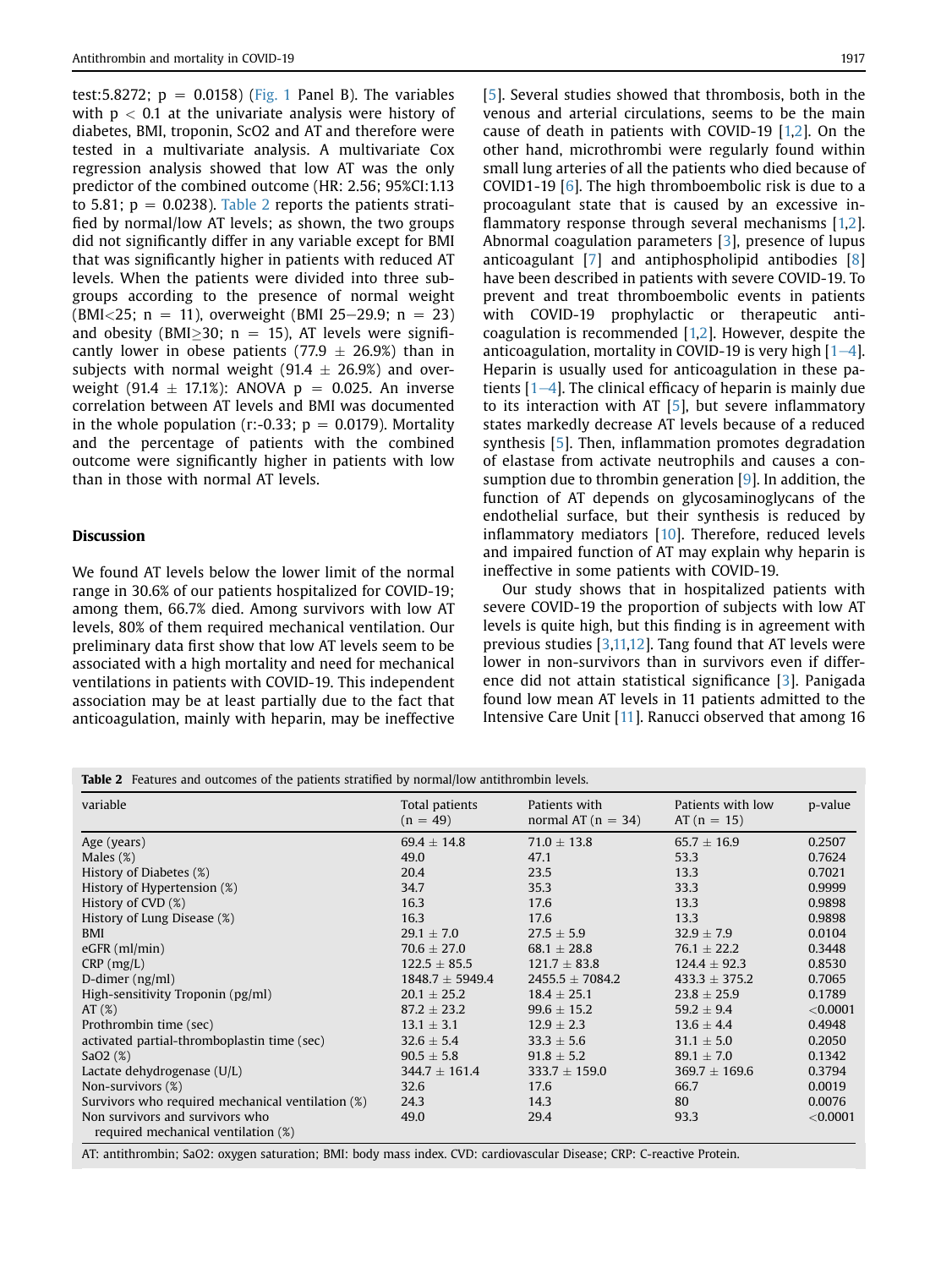patients admitted to Intensive Care Unit 25% of them had AT levels below the lower limit of the normal range [[12\]](#page-4-10). Taken together, these data suggest that a high proportion of patients with COVID-19 can have low AT levels. A recent study suggests that acutely low AT levels are even common in severe forms of COVID-19 [[13](#page-5-0)]. However, it is unclear why the acute decrease in AT regards only a proportion of patients. Inflammation can acutely and markedly reduce AT levels [\[5](#page-4-2)], but our data did not show any difference in inflammatory factors or other variables between patients with low and those with normal AT levels. BMI is the only variable that shows a significant difference between the two groups. In particular, BMI was significantly higher in patients with reduced AT levels. In addition, we have also found an inverse correlation between AT levels and BMI in the whole population. To better evaluate the relationship between BMI and AT in patients with COVID-19, they were stratified according to the presence of normal weight, overweight and obesity; AT levels were significantly lower in obese patients than in the other two subgroups. It is important to remember that obesity is a recognized powerful risk factor for a worse prognosis in COVID-19 [[14\]](#page-5-1). Our data seems to suggest that AT may be the link between obesity and poorer prognosis, including death [[14](#page-5-1)]. It is of interest to note that obesity is characterized by chronic inflammation and a pro-thrombotic state [\[15](#page-5-2)], but decreased AT levels were not clearly documented [[16\]](#page-5-3). However, obese patients seem to be more prone to a marked reduction in AT levels when hyperinflammation of COVID-19 occurs. The reasons remain unclear.

In our study troponin levels were significantly higher in non-survivors, even if they did not maintain the statistical significance in multivariate analysis. This may be due to the relatively small study population. However, elevated troponin levels are expression of cardiac impairment and therefore they may be reliable predictors of worse outcomes of COVID-19, as recently documented [\[17\]](#page-5-4). This may imply that troponin should be considered as a predictor of survival in severe COVID-19 together with other biological parameters [\[17\]](#page-5-4), including AT.

If confirmed, our findings can have important clinical implications. First, AT may become a strong predictor of worse outcomes of COVID-19 and therefore it may be used in the stratification of the risk for thrombosis and death. AT levels should be measured on admission and monitored over time, as they can be reduced by heparin itself [[5\]](#page-4-2). In addition, patients with low AT levels should be treated with AT concentrate to face heparin resistance [[5](#page-4-2)[,18\]](#page-5-5). On the other hand, AT has also anti-inflammatory properties and therefore it may reduce hyperinflammation due to COVID-19 [[11](#page-4-9)]. We used AT concentrate together with heparin in patients with low AT and worsening disease progression, but mortality was high. Specific studies should evaluate whether an earlier use of AT concentrate may improve outcomes. Alternatives to AT concentrate may be fresh frozen plasma [[18\]](#page-5-5) or anticoagulants other than heparin [[13\]](#page-5-0). However, we cannot exclude that also patients with normal AT levels

may have heparin resistance due to an impaired function of AT, as inflammation acts not only on the synthesis but also on the function [\[5\]](#page-4-2).

The main limitations of our study are the relatively small population and the retrospective design. However, even if it is a retrospective analysis all data are available and no patient was lost to the follow-up.

In conclusion, our data first suggest that AT is strongly associated with mortality in COVID-19. In addition, AT may be the link between obesity and a poorer prognosis in patients with COVID-19. Other studies should confirm whether AT may become a prognostic marker and a therapeutic target in severe COVID-19.

## Funding

None.

# Declaration of Competing Interest

None.

#### References

- <span id="page-4-0"></span>[1] Bikdeli B, Madhavan MV, Jimenez D, Chuich T, Dreyfus I, Driggin E, et al. COVID-19 and thrombotic or thromboembolic disease: implications for prevention, antithrombotic therapy, and follow-up. J Am Coll Cardiol 2020 Apr 15;(20):35008-17. [https:](https://doi.org/10.1016/j.jacc.2020.04.031) [//doi.org/10.1016/j.jacc.2020.04.031.](https://doi.org/10.1016/j.jacc.2020.04.031) pii: S0735-1097.
- <span id="page-4-1"></span>[2] Connors JM, Levy JH. COVID-19 and its implications for thrombosis and anticoagulation. Blood 2020 Apr 27. [https://doi.org/10.1182/](https://doi.org/10.1182/blood.2020006000) [blood.2020006000](https://doi.org/10.1182/blood.2020006000). blood.2020006000.
- <span id="page-4-4"></span>[3] [Tang N, Li D, Wang X, Sun Z. Abnormal coagulation parameters are](http://refhub.elsevier.com/S0939-4753(20)30315-X/sref3) [associated with poor prognosis in patients with novel coronavirus](http://refhub.elsevier.com/S0939-4753(20)30315-X/sref3) [pneumonia. J Thromb Haemostasis 2020 Apr;18\(4\):844](http://refhub.elsevier.com/S0939-4753(20)30315-X/sref3)-[7.](http://refhub.elsevier.com/S0939-4753(20)30315-X/sref3)
- [4] Llitjos JF, Leclerc M, Chochois C, Monsallier JM, Ramakers M, Auvray M, et al. High incidence of venous thromboembolic events in anticoagulated severe COVID-19 patients. J Thromb Haemostasis 2020 Jul;18(7):1743-6. <https://doi.org/10.1111/jth.14869>. Apr 22.
- <span id="page-4-2"></span>[5] [Levy JH, Sniecinski RM, Welsby IJ, Levi M. Antithrombin: anti](http://refhub.elsevier.com/S0939-4753(20)30315-X/sref5)infl[ammatory properties and clinical applications. Thromb Hae](http://refhub.elsevier.com/S0939-4753(20)30315-X/sref5)[mostasis 2016;115\(4\):712](http://refhub.elsevier.com/S0939-4753(20)30315-X/sref5)-[28](http://refhub.elsevier.com/S0939-4753(20)30315-X/sref5).
- <span id="page-4-3"></span>[6] Wichmann D, Sperhake JP, Lütgehetmann M, Steurer S, Edler C, Heinemann A, et al. Autopsy findings and venous thromboembolism in patients with COVID-19. Ann Intern Med 2020 May 6. [https:](https://doi.org/10.7326/M20-2003) [//doi.org/10.7326/M20-2003.](https://doi.org/10.7326/M20-2003)
- <span id="page-4-5"></span>[7] Gazzaruso C, Carlo Stella N, Mariani G, Nai C, Coppola A, Naldani D, et al. High prevalence of antinuclear antibodies and lupus anticoagulant in patients hospitalized for SARS-CoV2 pneumonia. Clin Rheumatol 2020 Jul;39(7):2095-7. [https://doi.org/10.1007/s10067-](https://doi.org/10.1007/s10067-020-05180-7) [020-05180-7.](https://doi.org/10.1007/s10067-020-05180-7)
- <span id="page-4-6"></span>[8] Zhang Y, Xiao M, Zhang S, Xia P, Cao W, Jiang W, et al. Coagulopathy and antiphospholipid antibodies in patients with covid-19. N Engl | Med 2020 Apr 23;382(17):e38. [https:](https://doi.org/10.1056/NEJMc2007575) [//doi.org/10.1056/NEJMc2007575.](https://doi.org/10.1056/NEJMc2007575)
- <span id="page-4-7"></span>[9] [Levi M, van der Poll T, Büller HR. Bidirectional relation between](http://refhub.elsevier.com/S0939-4753(20)30315-X/sref9) infl[ammation and coagulation. Circulation 2004;109\(22\):](http://refhub.elsevier.com/S0939-4753(20)30315-X/sref9) [2698](http://refhub.elsevier.com/S0939-4753(20)30315-X/sref9)-[704](http://refhub.elsevier.com/S0939-4753(20)30315-X/sref9).
- <span id="page-4-8"></span>[10] [Kobayashi M, Shimada K, Ozawa T. Human recombinant](http://refhub.elsevier.com/S0939-4753(20)30315-X/sref10) [interleukin-1 beta- and tumor necrosis factor Alpha-mediated](http://refhub.elsevier.com/S0939-4753(20)30315-X/sref10) [suppression of heparin-like compounds on cultured porcine](http://refhub.elsevier.com/S0939-4753(20)30315-X/sref10) [aortic endothelial cells. J Cell Physiol 1990;144\(3\):383](http://refhub.elsevier.com/S0939-4753(20)30315-X/sref10)-[90](http://refhub.elsevier.com/S0939-4753(20)30315-X/sref10).
- <span id="page-4-9"></span>[11] Panigada M, Bottino N, Tagliabue P, Grasselli G, Novembrino C, Chantarangkul V, et al. Hypercoagulability of COVID-19 patients in intensive Care unit. A report of thromboelastography findings and other parameters of hemostasis. J Thromb Haemostasis 2020 Jul; 18(7):1738-42. <https://doi.org/10.1111/jth.14850>.
- <span id="page-4-10"></span>[12] Ranucci M, Ballotta A, Di Dedda U. The procoagulant pattern of patients with COVID-19 acute respiratory distress Syndrome. J